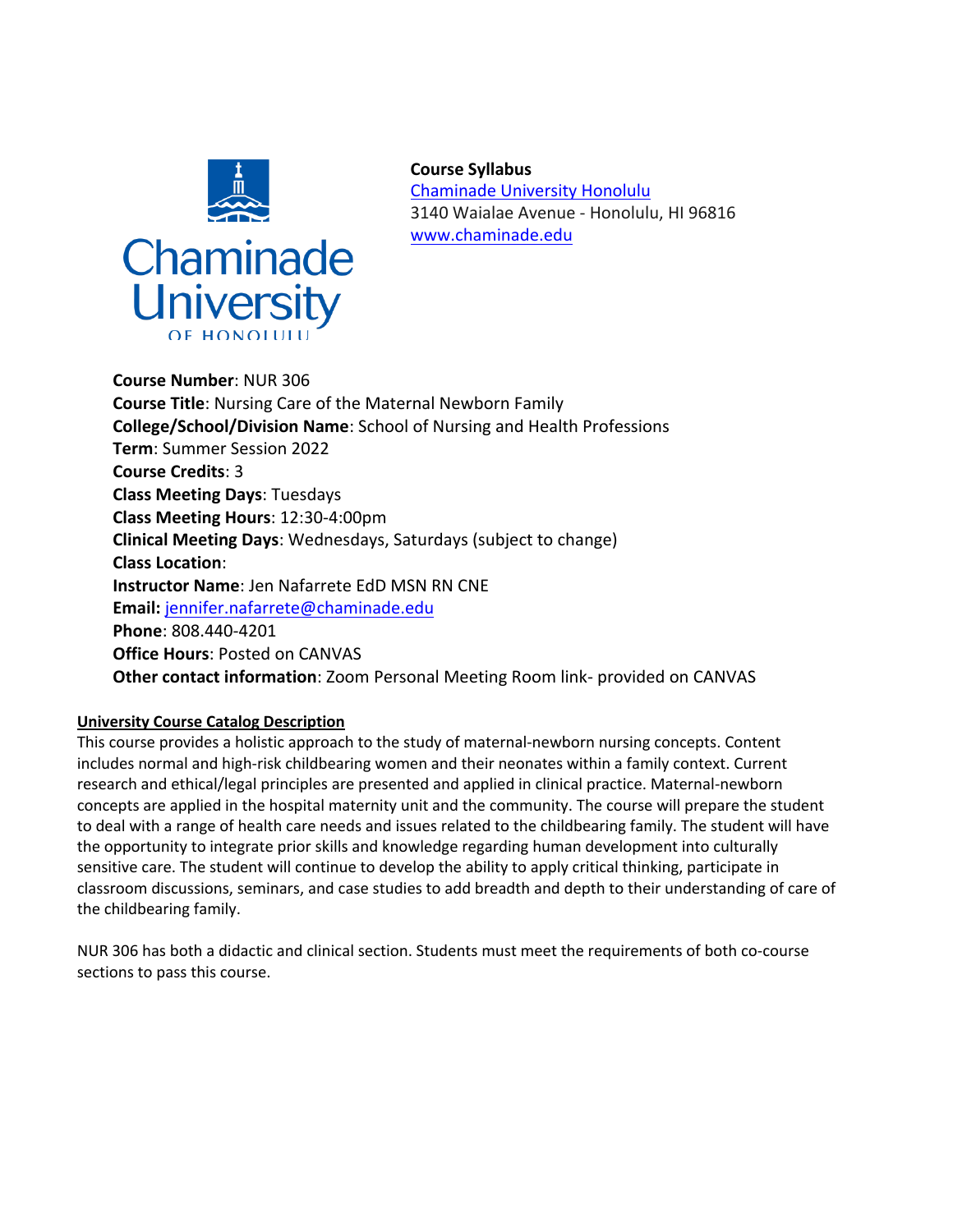# **Marianist Values**

This class represents one component of your education at Chaminade University of Honolulu. An education in the Marianist Tradition in marked by five principles and you should take every opportunity possible to reflect upon the role of these characteristics in your education and development:

- 1. Education for formation in faith
- 2. Provide an integral, quality education
- 3. Educate in family spirit
- 4. Educate for service, justice and peace
- 5. Educate for adaptation and change

# **Native Hawaiian Values**

Education is an integral value in both Marianist and Native Hawaiian culture. Both recognize the transformative effect of a well-rounded, value-centered education on society, particularly in seeking justice for the marginalized, the forgotten, and the oppressed, always with an eye toward God (Ke Akua). This is reflected in the 'Olelo No'eau (Hawaiian proverbs) and Marianist core beliefs:

- 1. Educate for Formation in Faith (Mana) E ola au i ke akua (ʻŌleloNoʻeau 364) May Ilive by God
- 2. ProvideanIntegral,QualityEducation(Na'auao)Laweikamaʻaleaakūʻonoʻono (ʻŌlelo Noʻeau 1957) Acquire skill and make it deep
- 3. Educate in Family Spirit ('Ohana) ʻIke aku, ʻike mai, kōkua aku kōkua mai; pela iho laka nohana 'ohana ('Ōlelo No'eau 1200) Recognize others, be recognized, help others, be helped; such is a family relationship
- 4. Educate for Service, Justice and Peace (Aloha) Kalama kūokanoʻeau ('Ōlelo Noʻeau 1430) Education is the standing torch of wisdom
- 5. Educate for Adaptation and Change (Aina) ʻAʻohe pau ka 'ike i ka hālau hoʻokahi (ʻŌlelo Noʻeau 203) All knowledge is not taught in the same school

**Prerequisites:** BI 151 and BI 151L, BI 152 and BI 152L, BI 250 and BI 250L, CH 250, MA 107, NUR 190, NUR 201, NUR 202, NUR 203, NUR 204, NUR 206, NUR 290, NUR 291.

# **Course Learning Outcomes:**

At the end of this course, the students will demonstrate the ability to:

- 1. Apply patient-centered care incorporating the Marianist values, evidence-based research and nursing practice guidelines in the perinatal health care setting.
- 2. Advocate for appropriate developmental, cultural and spiritual care within the diverse interprofessional team.
- 3. Apply patient-centered care per evidence-based research and nursing practice guidelines in the perinatal healthcare setting.
- 4. Incorporate the use of informatics and healthcare technology in the perinatal patient care setting.
- 5. Implement patient safety initiatives, including nurse-sensitive indicators in the care ofthe perinatal population.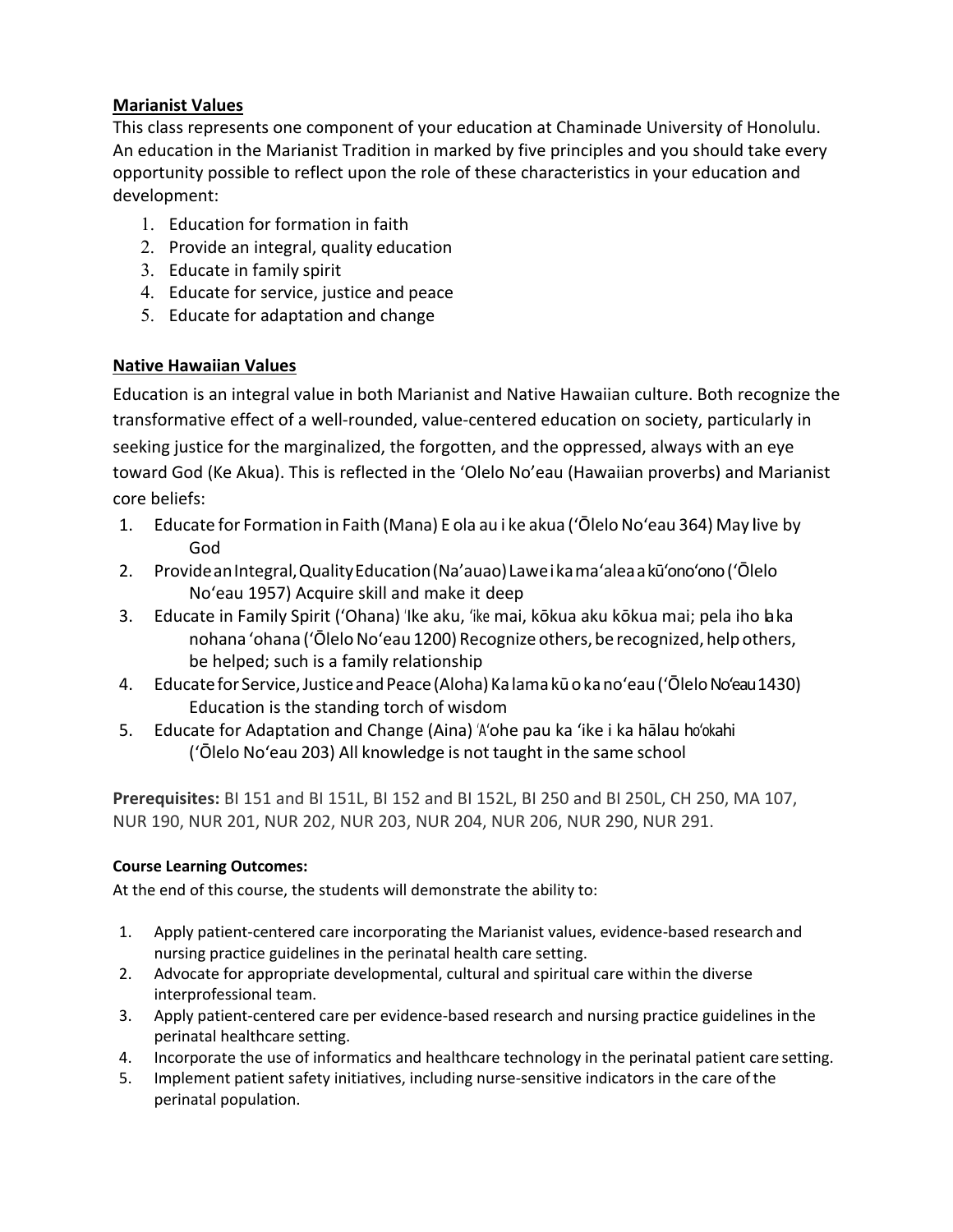## **Alignment of Learning Outcomes**

| <b>Program Associated Hawaiian Core Values</b>                                                                  | CLO <sub>1</sub> | CLO <sub>2</sub> | CLO <sub>3</sub> | CLO <sub>4</sub> | CLO <sub>5</sub> |
|-----------------------------------------------------------------------------------------------------------------|------------------|------------------|------------------|------------------|------------------|
| 1. Patient Centered-Care,<br>Ka malama olakino Pili pono I ia kanaka                                            | D                | D                | D                | D                | D                |
| 2. Community Based Care,<br>Ka malama olakino ma o ke kajaulu                                                   | D                | D                | D                | D                |                  |
| 3. Developmentally & Culturally Appropriate<br>Care,<br>Ka malama ola kino noka ho'omohala a me ka<br>mo'omeheu |                  | D                |                  |                  | D                |
| 4. Care Across the Lifespan<br>Ka malama olakino o ka wa ola                                                    | D                |                  |                  |                  |                  |
| <b>Marianist Values</b>                                                                                         | CLO <sub>1</sub> | CLO <sub>2</sub> | CLO <sub>3</sub> | CLO <sub>4</sub> | CLO <sub>5</sub> |
| 1. Education for formation in faith                                                                             | D                | D                |                  |                  |                  |
| 2. Provide an integral, quality education                                                                       |                  |                  | D                | D                |                  |
| 3. Educate in family spirit                                                                                     |                  | D                |                  |                  |                  |
| 4. Educate for service, justice and peace                                                                       | D                |                  |                  |                  | D                |
| 5. Educate for adaptation and change                                                                            |                  |                  | D                | D                |                  |

Key progression in professional nurse practice: Key: I=Introduced, D=Developed, M=Mastered

| <b>Program Learning Outcomes</b>                                                                                                                                                            | CLO <sub>1</sub> | CLO <sub>2</sub> | CLO <sub>3</sub> | CLO <sub>4</sub> | CLO <sub>5</sub> |
|---------------------------------------------------------------------------------------------------------------------------------------------------------------------------------------------|------------------|------------------|------------------|------------------|------------------|
| PLO#1:<br>Utilize the nursing process to advocate for safe,<br>holistic, patient- centered care across the<br>lifespan, incorporating the Marianist value of<br>service, justice and peace. | D                |                  |                  |                  |                  |
| PLO#2:<br>Apply leadership and communication skills to ensure<br>quality, collaborative and continuous patient care.                                                                        |                  | D                |                  |                  |                  |
| PLO#3:<br>Integrate credible research with clinical<br>expertise and patient preferences for optimal<br>care across the lifespan.                                                           |                  |                  | D.               |                  |                  |
| PLO#4:<br>Incorporate informatics and healthcare technologies<br>into the practice of professional nursing.                                                                                 |                  |                  |                  | D                |                  |
| PLO#5:<br>Contribute to the safety and quality improvement of<br>the healthcare environment.                                                                                                |                  |                  |                  |                  | D                |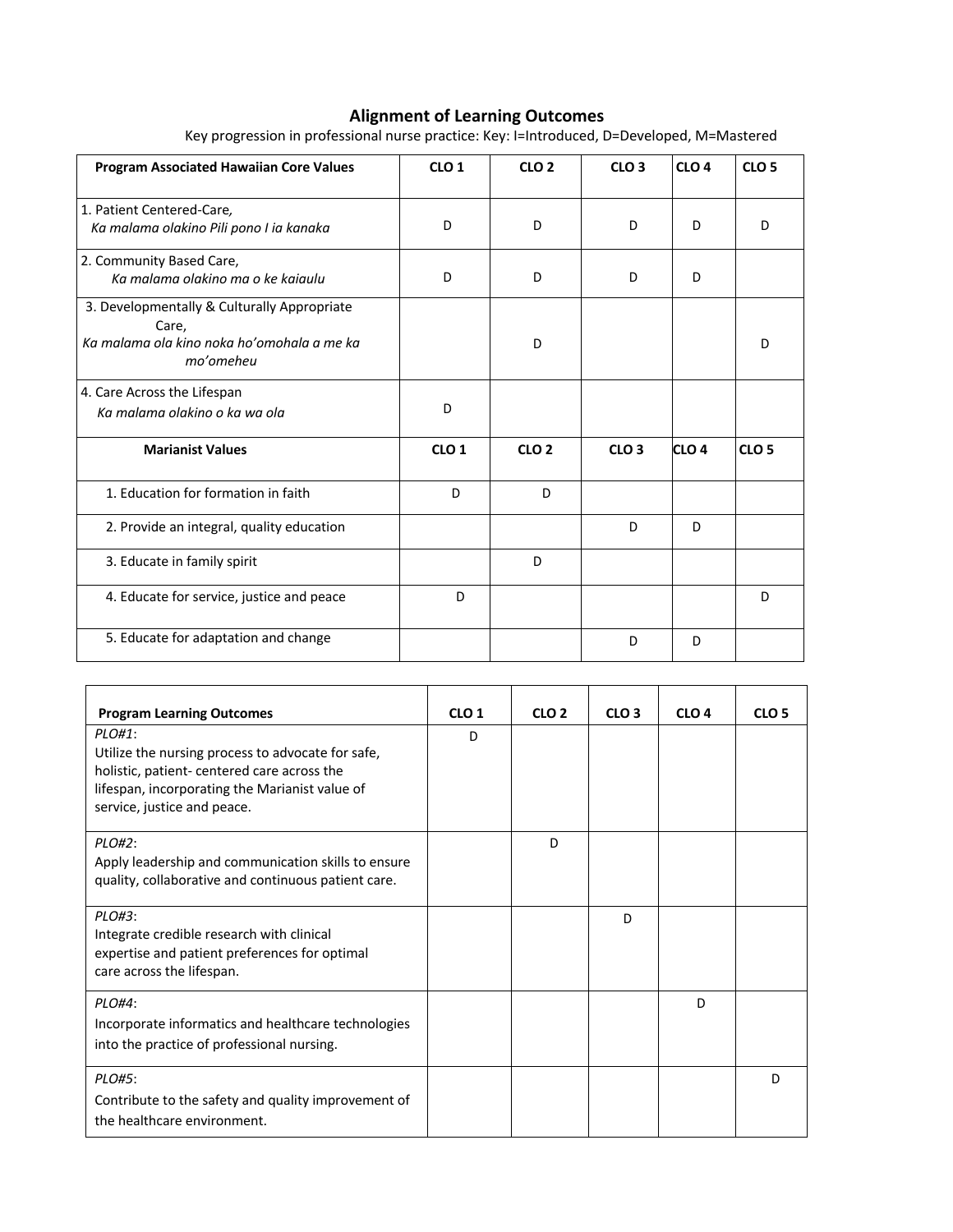## **Learning Materials required:**

Lippincott Coursepoint+ Enhanced for O'Meara's Maternity, Newborn & Women's Health Nursing and Tagher's Pediatric Nursing:

Author: O'Meara/Tagher: ISBN: 978197517718. This package includes the ebook, PrepU and vSim. The learning materials purchased will be utilized in the co-requisite course NUR 307 Nursing Care of Children.

## **Supplemental Materials:**

The Learning Management System, *Canvas*, is used throughout all of the nursing courses. Course website address: https://chaminade.instructure.com. Hardware requirements: Canvas is accessible from most PCs and Macintosh computers with a reliable Internet connection. Canvas is accessible on all computers available for use on campus. Technical support: click the "*Help*" link to access help through the Canvas guide, the Canvas community or Canvas Support. If you encounter a problem with Canvas be sure to click the "*report a problem*" link to get help for a support agent 24/7.

**Assessment Technologies Institute** (ATI) is an online educational learning system used throughout the nursing courses at CUH SON. Website: http://www.atitesting.com. Complete system requirements are available on the logon page. For all inquiries during office hours use: (800) 667-7531. After hours technical support, send an email to helpdesk@atitesting.com.

**Required ATI texts/eBooks: (most current edition- 2019)** (These are part of your ATI Learning System package) **ATI Maternal-Newborn 11.0** ATI Nutrition 7.0 ATI RN Pharmacology 8.0 ATI Fundamentals 10.0 ATI Nursing Care of Children 11.0

Other required class materials will be provided on the CANVAS course site.

## **Recommended Texts or Resources:**

American Nurses Association. (2011). *Nursing: Scope and standards of practice.* Retrieved from http://nursingworld.org/scopeandstandardsofpractice

American Psychological Association. (2010). *Publication manual of the American Psychological Association*  (6<sup>th</sup> ed.). Washington, DC: American Psychological Association. ISBN: 978-1433805615

Any updated drug book or App

Horntvedt, T. (2013). *Calculating dosages safely: A dimensional analysis approach.* Philadelphia, PA: F. A. Davis. ISBN: 978-0-8036-2254-8

Lippincott Advisor- included with LWW ebook package

Winegard, B. (2016). *Medical terminology complete.* (3rd ed.). Boston: Pearson Education, Inc. ISBN: 13:978-0-13-404238-1

The Joint Commission. (2013). Facts about the official "Do not use" list. http://www.jointcommission.org/assets/1/18/Do\_Not\_Use\_List.pdf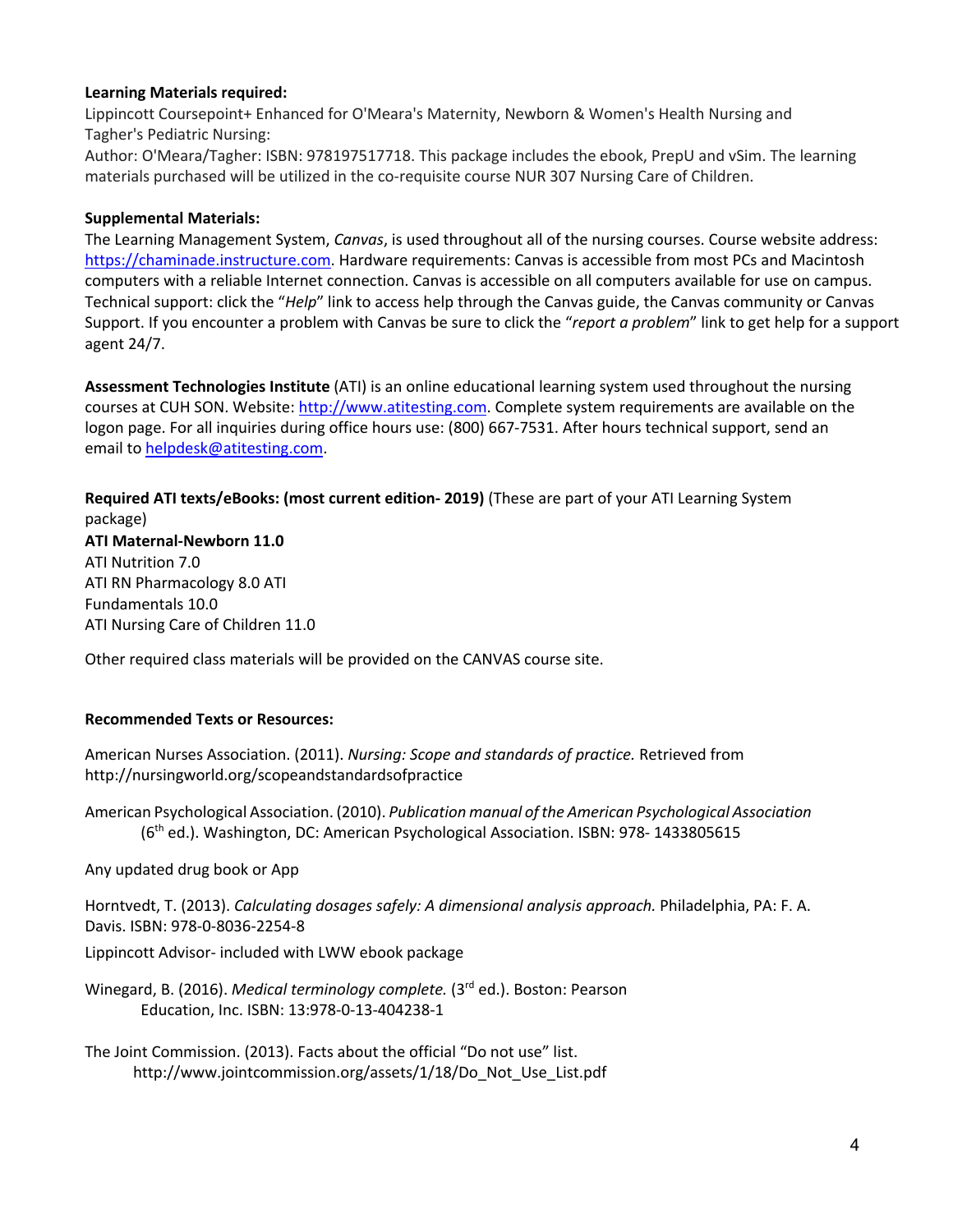## **Useful Journals:**

- Journal of Obstetrics Gynecology and Neonatal Nurses (JOGNN)
- Nursing for Women's Health (formerly AWHONN Lifelines) Maternal Child Nursing (MCN)
- Journal of Nurse Midwifery Contemporary OB/GYN

#### **Useful Online References:**

- ❖ www.awhonn.org
- ❖ http://www.midwiferytoday.com
- ❖ http://www.womenspolicy.org/thesource
- ❖ http://www.womenshealthnetwork.org
- ❖ http://www.medscape.com/womenshealthhome
- ❖ www.acog.com
- ❖ www.nlm.nih.gov
- ❖ www.healthypeople.gov/2020/default.aspx
- ❖ www.cdc.gov

## **Course Website: https://chaminade.instructure.com/**

**Technical Assistance for Canvas Users:**

- Search for help on specific topics at help.instructure.com
- Chat live with Canvas Support 24/7/365- phone: (877) -251-6615
- Contact the Chaminade IT Helpdesk for technical issues: helpdesk@chaminade.edu, or call (808) 735-4855

## **Teaching-Learning Strategies:**

Scrambled class discussion, case studies, audio-visual media, in-class and lab group activities, and virtual clinical simulation.

## **Course Requirements/Methods of Evaluation:**

| <b>Assessments</b>                                  | Percentage/equivalent |  |
|-----------------------------------------------------|-----------------------|--|
| Exam 1                                              | 35%                   |  |
| Exam 2                                              | 35%                   |  |
| 2 Quizzes                                           | 20% (10% each)        |  |
| ATI proctored exam Maternal Newborn Nursing         | 10%                   |  |
| Prep U assignments                                  | Pass/Fail             |  |
| Simulation & Clinical Assignments                   | Pass/Fail             |  |
| Post Simulation Reflective Survey                   | Pass/Fail             |  |
| ATI Practice A&B Remediation                        | Pass/Fail             |  |
| ATI assignments including active learning templates | Pass/Fail             |  |
| <b>Total Percentage Points for course</b>           | 100%                  |  |

## **Grading and Scale**

Letter grades are given in all courses except those conducted on a credit/no credit basis. Grades are calculated from the student's daily work, class participation, quizzes, tests, papers, and examinations. They are interpreted as follows: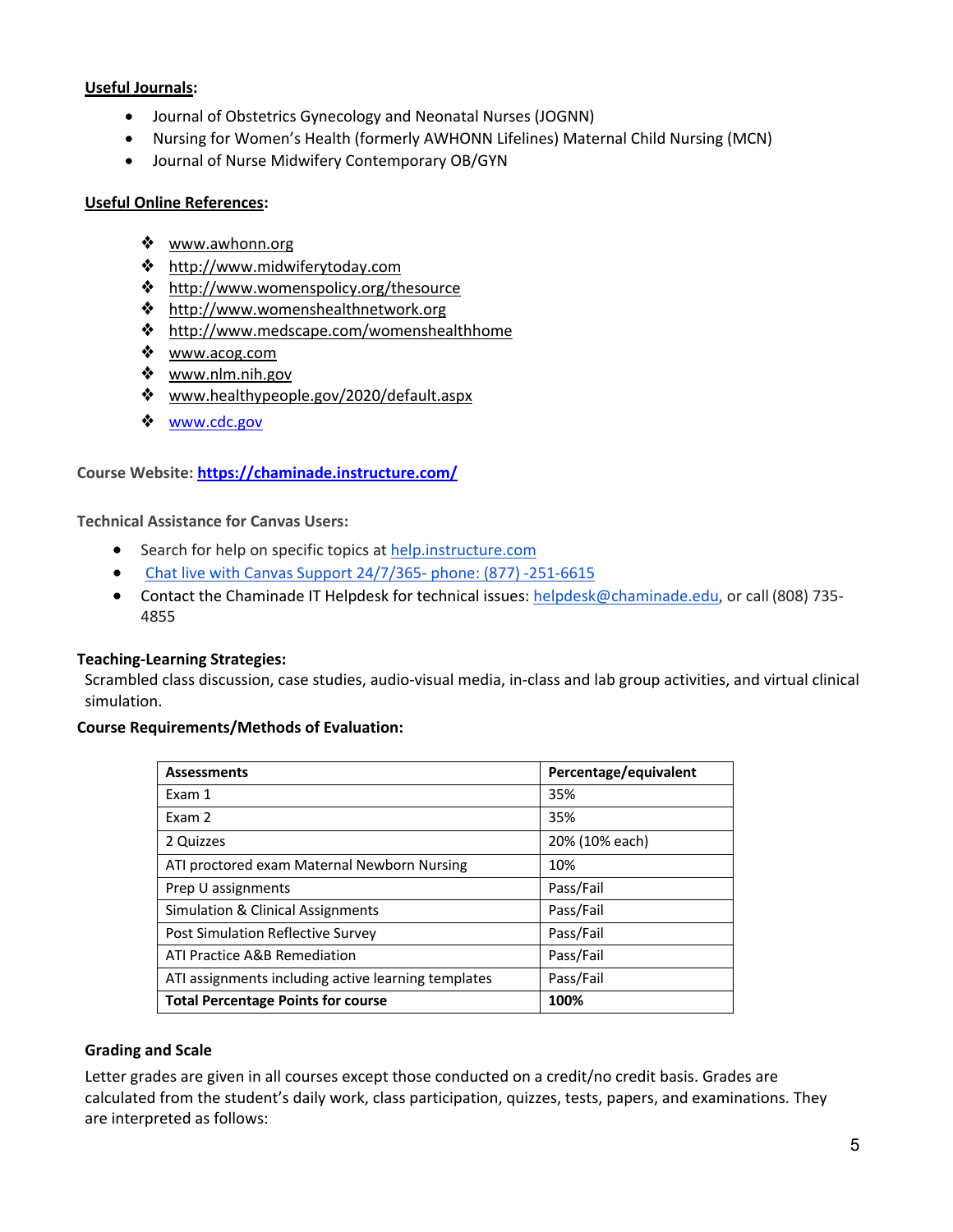- A. Outstanding scholarship and an unusual degree of intellectual initiative
- B. Superior work done in a consistent and intellectual manner
- C. Average grade indicating a competent grasp of subject matter
- D. Inferior work of the lowest passing grade, not satisfactory for fulfillment of prerequisite course work
- F. Failed to grasp the minimum subject matter; no credit given

## **University Grading Scale:**

A=90-100% B= 80-89% C=70-79% D=60-69% (60-74.99% is a D) F=59% and below

#### **OF NOTE: scores will not be rounded up (i.e., 69.9% is 69% = D) & there are no extra credit allowances**

## **Please note the following policy language from SON and University Catalog**:

- To pass this course, the student must obtain a 75% or higher weighted average on the examinations (quizzes, custom assessments/exams) in this course.
- **ALL** assignments must be successfully completed with a satisfactory level to pass this course.
- If the student fails to successfully complete all required assignments and/or does not have a weighted average score of at least 75% in all examinations in this course, the maximum grade obtained for the course will be 69%.
- If a student receives less than a "C" in a clinical course, the student may not move on toanother clinical course. The student must repeat the clinical course, attain a grade of "C" or better to progress in the nursing curriculum, or be dismissed from the program.

The School of Nursing may choose to utilize an online exam proctoring technology at any time during this course. This technology enables students to take proctored exams at a location that is off-campus. This technology provides a secure test environment that promotes academic integrity and provides data security. The process identifies a student and records video, audio, and screen capture during the student's exam. This information is communicated to secure servers and reviewed. The video, audio, and screen capture are used solely for the purpose of ensuring academic integrity during the testing process.

## **ATI Proctored Policy**

● The benchmark of all ATI content mastery exams is a level 2. If the student obtains below level 1 the student has not been able to demonstrate mastery of the content and is not meeting course expectations. Therefore, if the student obtains below a level 1 on the Maternal Newborn ATI content mastery examination in this course, the student must complete a focused review, submit active learning templates, and retake the proctored ATI mastery examination by a specified date set by the instructor. If the student is not able to obtain at least a level 1 on the retake examination; the student will fail the course.

● The results of the retake exam will not affect the grade assigned for the first mastery examination taken.

● All students progressing to the next nursing course must remediate regardless of level achieved on the Leadership ATI content mastery exam and must complete a focused review and submit the active learning templates for Maternal Newborn ATI content mastery exam to the NUR 490 NCLEX seminar faculty prior to the Maternal Newborn ATI examination in that course.

All final assessment grades will be available in the CANVAS gradebook within 72 hours. Students who wish to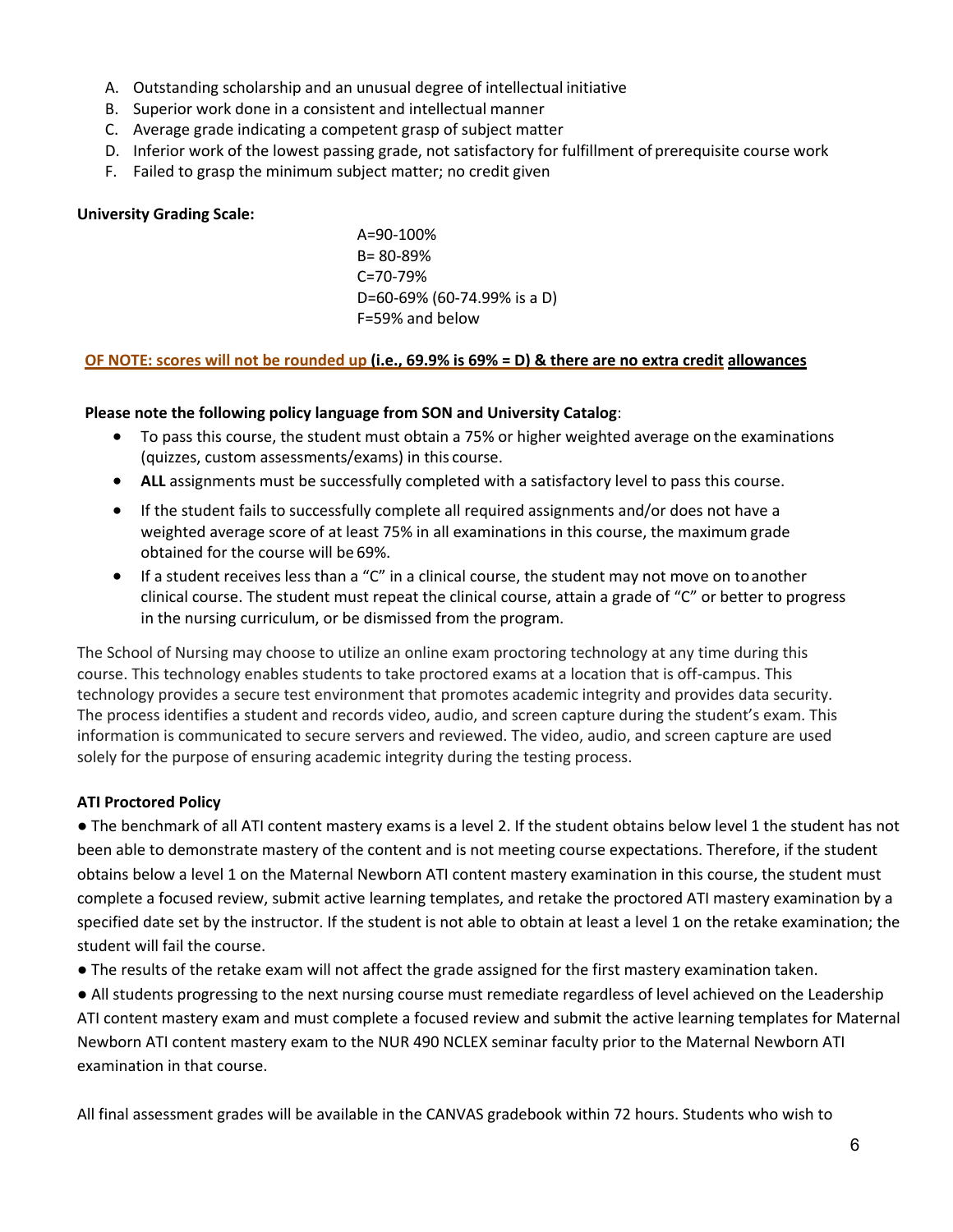review their exams with faculty during the faculty's offices hours will need to have this review completed **within two weeks from the date of the exam**. After the two-week period (unless special arrangements have been made between instructor and student) the exams will no longer be available for review.

**Course exams**: Exams will be created to reflect both the Program Learning Outcomes (PLO) and Course Learning Outcomes. Questions will require recall, critical thinking, and clinical reasoning. Questions will incorporate any required learning resources materials for the course.

## **Prep-U Assignments:**

What is Prep-U? This software offers students an adaptive learning process, increasing the difficulty level of questioning based on the student's previous performance. The students take the on-line Prep-U assessments on assigned chapters prior to arriving to lecture. Taking the assigned Prep-U assessments ensures the material has been reviewed and applied, allowing more constructive dialog and critical thinking scenarios in the classroom setting. Another advantage to the use of this software is the practice of multiple- choice and multiple response questions similar to those presented on the NCLEX. An access code is purchased with your class textbook.

- 1. If you don't already have access to Lippincott CoursePoint+ for Ricci, Kyle & Carman: Maternity and Pediatric Nursing, Third Edition, redeem your **ACCESS CODE** and complete registration at http://thePoint.lww.com/activate.
- 2. From the **"My Content"** page, click on Lippincott CoursePoint+ for Ricci, Kyle &Carman: Maternity and Pediatric Nursing, Third Edition.
- 3. On the welcome screen or from **"My Classes"**, select **"Join a Class"**, enter your **CLASS CODE**: **6FBD80D7**, and click **"Enroll"**.

If you experience any problems, check the code again and re-enter it. If it does not work, contact Lippincott Online Product Support at 1-800-468-1128 or techsupp@lww.com for assistance. Not sure what an **ACCESS CODE** is? Learn more at http://thepoint.lww.com/Help/BookAccess. Students must meet the **assigned mastery levels and question collection assignments** by the deadlines to receive credit.

**Medication calculation evaluation**: Students are expected to demonstrate safe medication calculation and administration in didactic, and clinical settings. Specialty math calculations will be introduced over the semester and math calculations will be on every quiz and exam. The course coordinator and clinical instructors will refer students to math tutoring remediation if math calculation performance is not at an acceptable level.

**Homework assignments prior to class:** Students are expected to complete and submit all assignments that are due before scheduled class time. The assignments are intended to prepare the student for case studies and group activities during didactic and sim/lab instruction. If there is no evidence of student submission prior to class, the instructor may deny student admittance to the classroom until there is evidence work has been completed.

**CLINICAL:** The clinical practicum evaluation for this course is graded as Satisfactory or Unsatisfactory. Refer to the student handbook for the definition of what is considered an unsatisfactory grade in clinical. You must pass Nursing 306 with an overall grade of "C" or better and receive a satisfactory evaluation in Clinical Practicum to pass the class.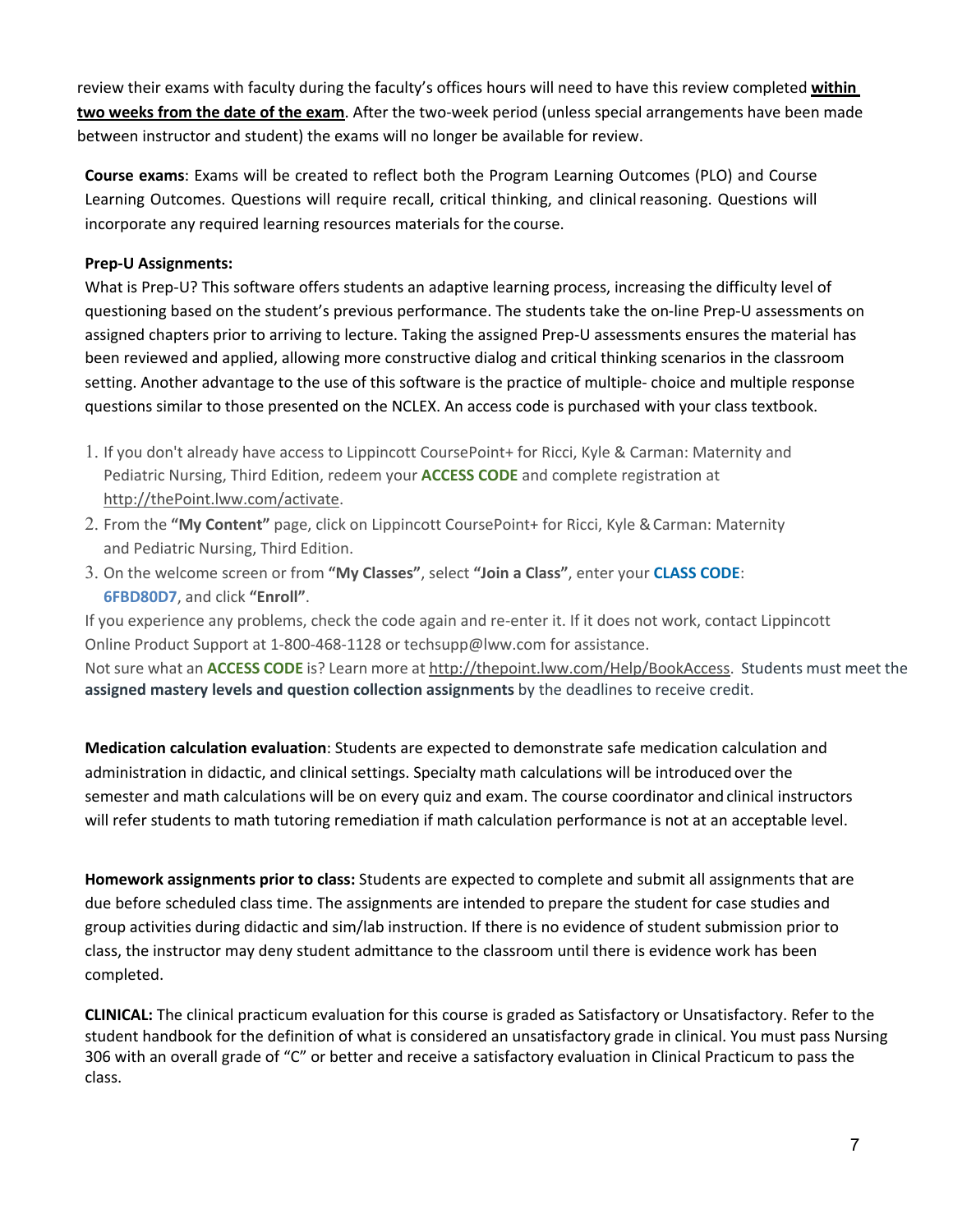#### **vSim Scenarios**

A vSim scenario is an interactive training workflow for nursing students. *vSim for Nursing | Maternity* includes interactive learning scenarios that offers students the flexibility to complete the first three activities in a different order, if desired. After the student has completed the vSim for one patient scenario once, the postsimulation activities are unlocked, and available for completion in any order. Additionally, activities can be performed multiple times to reinforce concepts in a "learn by doing" environment. The goal is improved performance on the vSim over a set period of time through practice and remediation. Assigned vSim scenarios related to class or clinical will require completion of the pre- test, minimum 90% on the run, and a 90% minimum completion of the posttest to receive a satisfactory rating.

#### **Forms:**

**Clinical evaluation tool**: There will be a formal final evaluation due to the short clinical rotation. A brief midterm meeting between instructor and student should occur to be clear on performance and current standing in clinical.

**Weekly Clinical Reflective Logs**: The logs must be legible and HIPAA compliant. No actual patient or staff names or other identifiers can be used. **Please use the separate reflective log template posted in CANVAS.** Respond to each question carefully, then post to CANVAS in the appropriate assignment link and per your clinical instructors preference. All reflective logs must be submitted to the clinical instructor and course coordinator in the appropriate assignment link in CANVAS no later than **two days after your clinical experience.**

**Simulation Clinical Experience (SCE) Observation Tool:** Students provide their own observations of the group performance during the simulation scenario based on the designated areas of the form. The tool is used for the student to provide feedback on strengths and areas for improvement during debriefing.

**Clinical Paperwork:** Daily clinical activity forms which may include Fall Risk and Skin Assessment forms, Safety Clinical Assessment Tool, charting, and specific organization documents.

**Professional Article Presentation:** The student will select or be assigned a current (within the last 5 years) maternal child, women's health or children's health related article. The student will present the article utilizing the provided guidelines during clinical conference time (10-15 minutes). The student will utilize the outline provided to analyze the article, and show evidence that they have read and prepared to discuss the article without reading word for word from the article. The topic presented will demonstrate written and verbal communication skills and the ability to gain knowledge of the utilization of evidenced based practice in nursing. Satisfactory rating equals "satisfactory" checked in the selected categories that pertain on the provided rubric. A copy of the article along with the article summary will be submitted to the CANVAS assignment link, and a hard copy of the article given to the instructor during presentation. The instructor will complete and attach the grading rubric with the final clinical evaluation. If the student does not meet the rubric criteria for satisfactory grading, the student may have the opportunity to re-do the presentation at the instructor's discretion.

## **Course Policies**

**Grades of "Incomplete"**

Grades of incomplete are only considered for students in extenuating circumstances. Please refer to the University student catalog for more details.

**Writing Policy**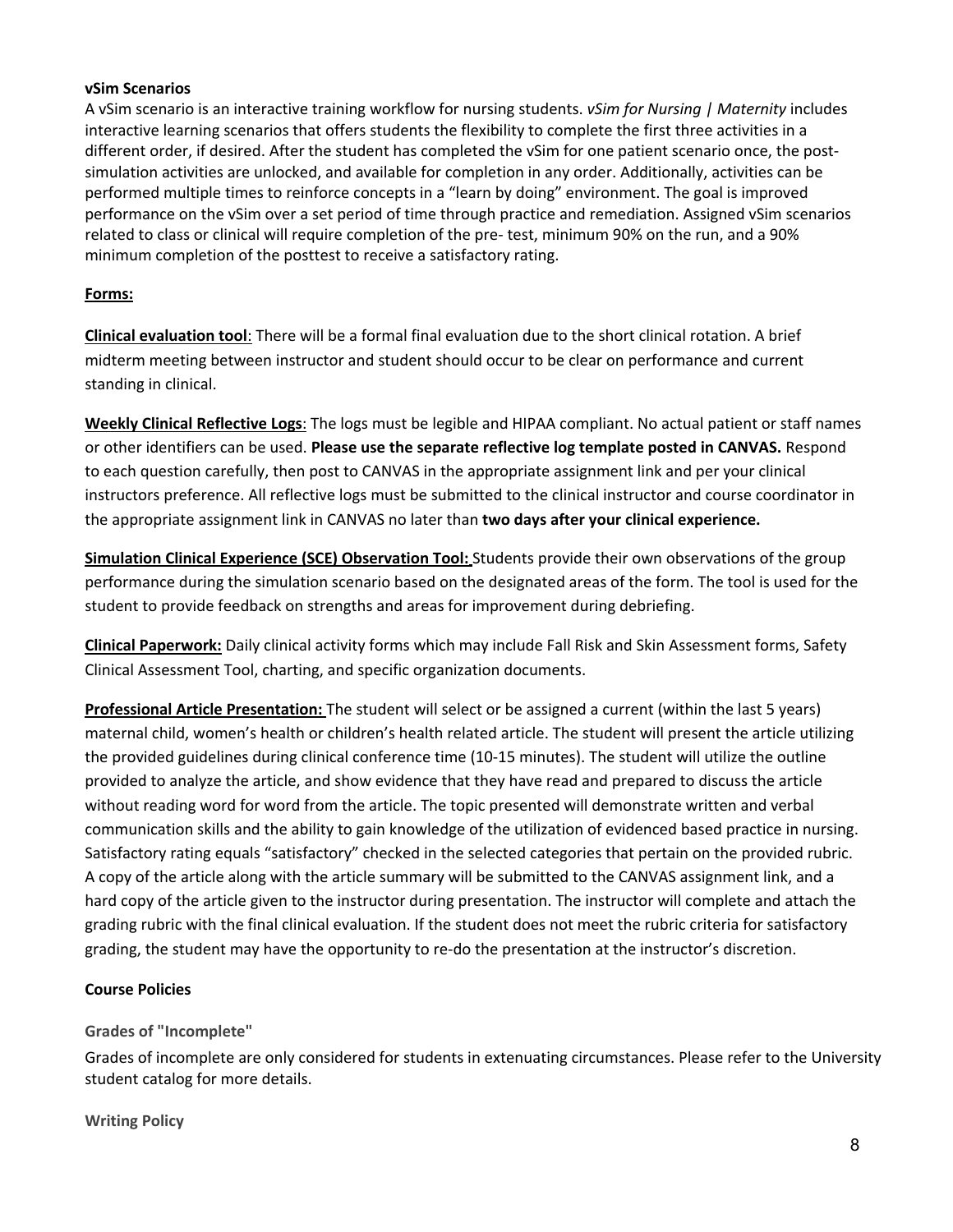Any paper written for a community assignment must be in APA format. Clinical reflective logs should be professionally written with all prompts and template guidelines removed prior to submission.

## **Instructor and Student Communication**

Questions for this course can be emailed to the instructor. Online, in-person and phone conferences can be arranged. Response time will take place up to 48 hours. **Remind** is a communication platform that helps educators and reach students reach each other where they are. Fast: Messages are sent in real time to an entire class, a small group, or just a single person. Contact information is completely private between students, and teachers. All messages are sent through **Remind** numbers and emails, not personal phone number or email address. Enroll at: **https://www.remind.com/join/nur306s**

## **Cell phones, tablets, and laptops**

Out of consideration for your classmates, please set your cell phone to silent mode during class. Students are encouraged to bring laptops or tablets to ground and virtual class as the instructor will assign online activities and readings that will require the use of a laptop or tablet. Laptops and tablets should not be misused, such as checking distracting websites. Use your best judgment and respect your classmates and instructor.

## **Disability Access**

Statement from CUH website (Chaminade University has an institutional commitment to providing equal educational opportunities for qualified students with disabilities in accordance with state and federal laws and regulations, including the Americans with Disabilities Act of 1990 and 2008, and Section 504 of the Rehabilitation Act of 1973. To provide equality of access for students with disabilities, accommodations (including auxiliary aids and services) will be provided to the extent necessary to comply with state and federal laws. For each student, these accommodations will specifically address those functional limitations of the disability which adversely affect equal education opportunity. Chaminade University has Kōkua ʻIke within the Office of Advising and Career Development to assist qualified students with disabilities in securing such appropriate accommodations. If you would like to determine if you qualify for ADA accommodations, please contact the Counseling Center at (808) 735-4845 e-mail at counselingcenter@chaminade.edu. The Counseling Center will notify faculty to inform them of the accommodations a student is to receive. However, the nature of your disability if confidential. Please refer any questions to the Dean of Students and review the procedures at http://www.chaminade.edu/student-affairs/counseling-services

## **Title IX Compliance**

Chaminade University of Honolulu recognizes the inherent dignity of all individuals and promotes respect for all people. Sexual misconduct, physical and/or psychological abuse will NOT be tolerated at CUH. If you have been the victim of sexual misconduct, physical and/or psychological abuse, we encourage you to report this matter promptly. As a faculty member, I am interested in promoting a safe and healthy environment, and should I learn of any sexual misconduct, physical and/or psychological abuse, I must report the matter to the Title IX Coordinator. If you or someone you know has been harassed or assaulted, you can find the appropriate resources by visiting Campus Ministry, the Dean of Students Office, the Counseling Center, or the Office for Compliance and Personnel Services.

## **Attendance Policy**

The following attendance policy is from the 2020-2021 Academic Catalog.

• Students are expected to attend regularly all courses for which they are registered. Student should notify their instructors when illness or other extenuating circumstances prevents them from attending class and make arrangements to complete missed assignments. Notification may be done by emailing the instructor's Chaminade email address, calling the instructor's campus extension, or by leaving a message with the instructor's division office. It is the instructor's prerogative to modify deadlines of course requirements accordingly. Any student who stops attending a course without officially withdrawing may receive a failing grade.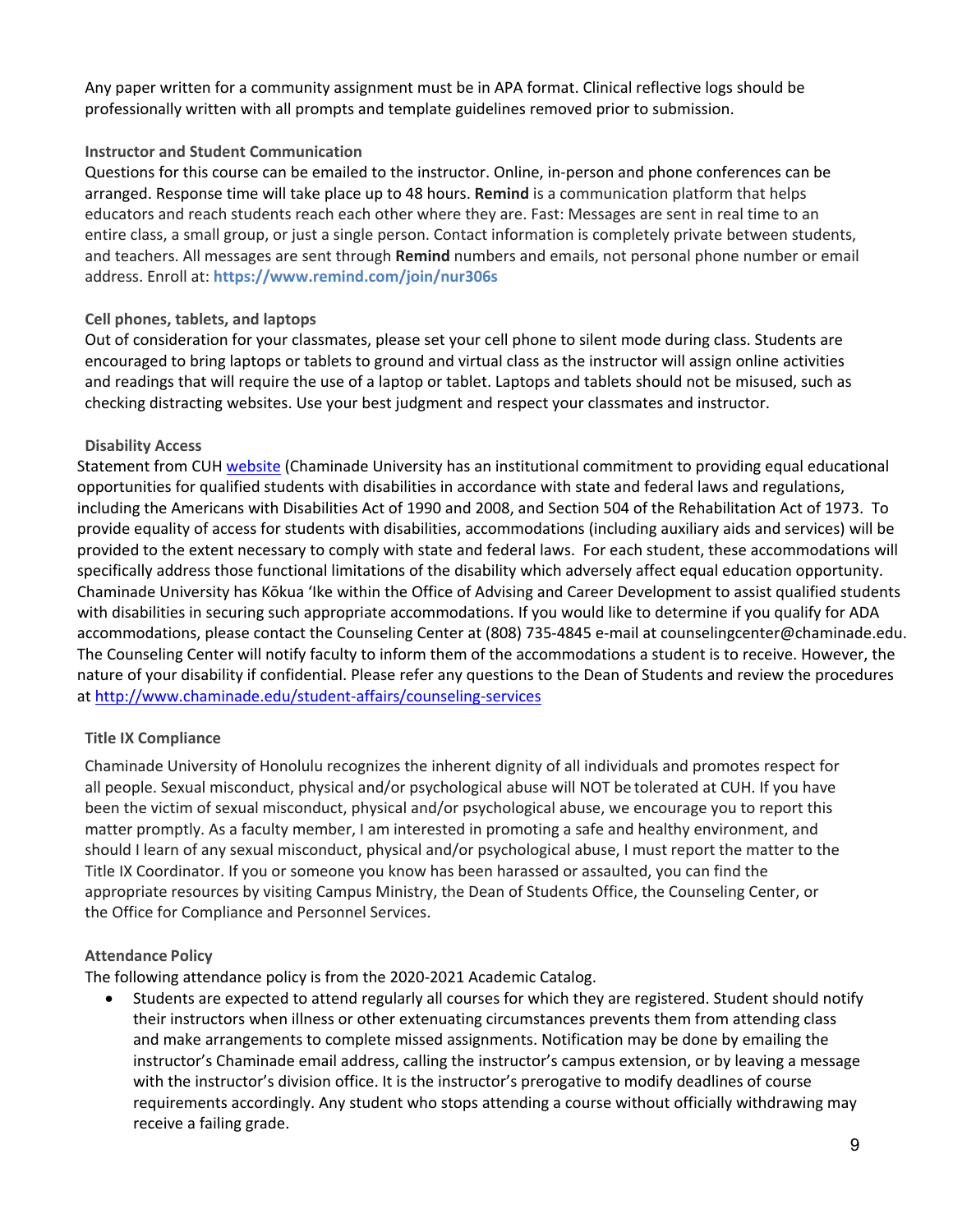- Unexcused absences equivalent to more than a week of classes may lead to a grade reduction for the course. Any unexcused absence of two consecutive weeks or more may result in being withdrawn from the course by the instructor, although the instructor is not required to withdraw students in that scenario. Repeated absences put students at risk of failing grades.
- Students with disabilities who have obtained accommodations from the Chaminade University of Honolulu ADA Coordinator may be considered for an exception when the accommodation does not materially alter the attainment of the learning outcomes. Federal regulations require continued attendance for continuing payment of financial aid. When illness or personal reasons necessitate continued absence, the student should communicate first with the instructor to review the options. Anyone who stops attending a course without official withdrawal may receive a failing grade or be withdrawn by the instructor at the instructor's discretion.

## **Student Conduct Policy**

From the 2020-2021 Undergraduate Academic Catalog:

- Any community must have a set of rules and standards of conduct by which it operates. At Chaminade, these standards are outlined to reflect both the Catholic, Marianist values of the institution and to honor and respect students as responsible adults. All alleged violations of the community standards are handled through an established student conduct process, outlined in the Student Handbook, and operated within the guidelines set to honor both students' rights and campus values.
- Students should conduct themselves in a manner that reflects the ideals of the University. This includes knowing and respecting the intent of rules, regulations, and/or policies presented in the Student Handbook, and realizing that students are subject to the University's jurisdiction from the time of their admission until their enrollment has been formally terminated. Please refer to the Student Handbook for more details. A copy of the Student Handbook is available on the Chaminade website.